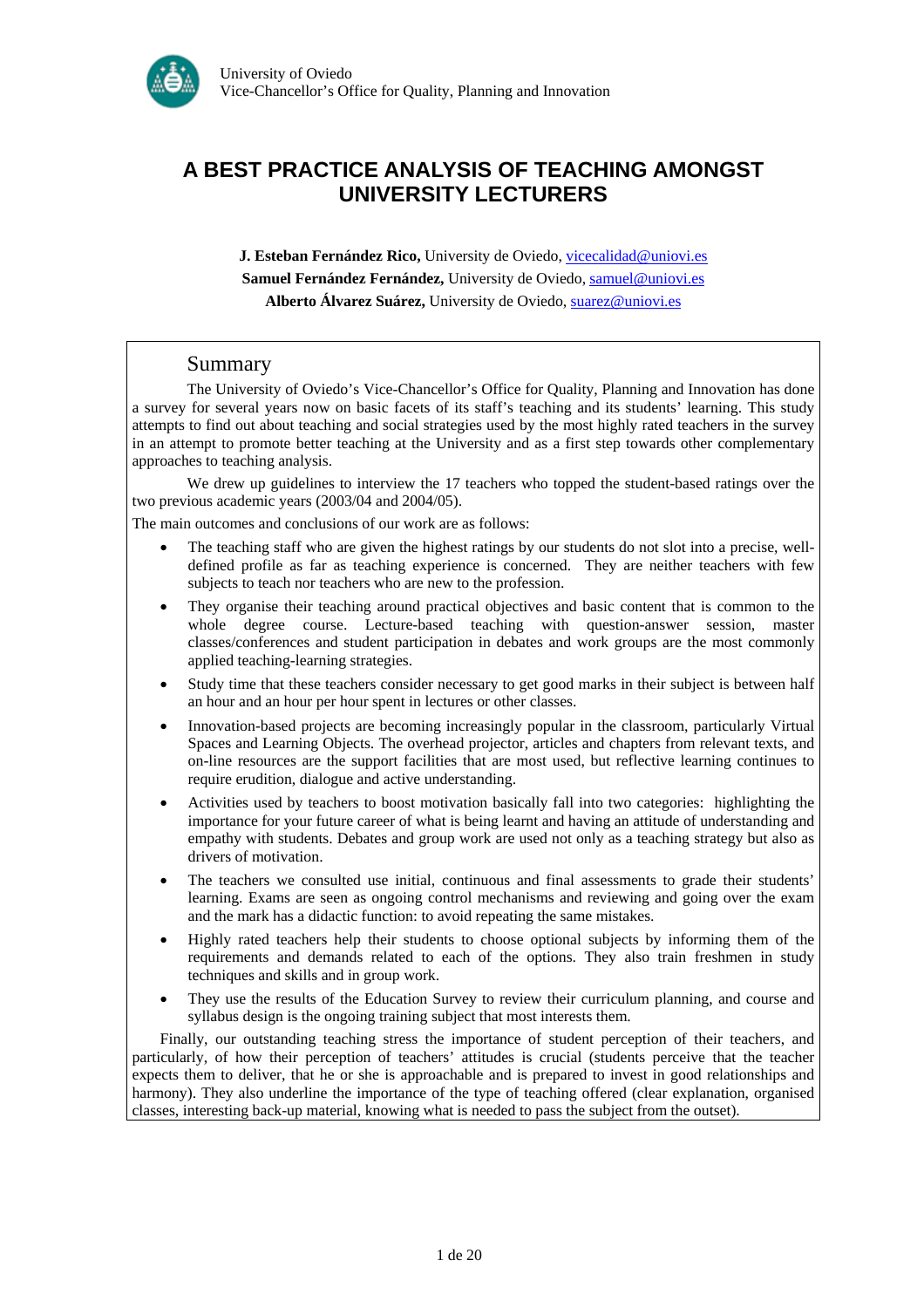

# **Introduction**

The Spanish university system has been incorporating major strategy changes ever since the 1983 reform in an attempt to improve university teaching. Evaluating and assessing university lecturers according to student opinion is one of the fields in which most work has been carried out.

Asking both the student and teaching bodies alike to provide relevant information is intended to indicate the satisfaction levels of all the stakeholders as regards the process and outcomes of teaching and learning, and thereafter to lead to reflection and improvement. Consultation of this type used to come up against resistance from lecturers but is now accepted as necessary at least as far as collating information is concerned, although its value as an evaluation tool is still questioned (Ramsden, 1991).

The claim is made that opinion surveys often fail to achieve what they set out to do, i.e., pinpoint good teaching practice, because student evaluation is tainted by such factors as how difficult and interesting the subject is (whether it is a core subject or an optional one), the personal and social skills of the teacher, and examinations results and pass rates. It can also be argued that surveys fail to identify teaching aims, teaching strategies used by teachers in the classroom, curriculum planning, implementation in the daily classroom and evaluation methods.

This has led to frequent attempts to flesh out the information gleaned from surveys on student opinion with other more objective approaches or with attempts to complement and compare student opinion. Some universities include written commentaries (Cots, J., Villar, J., Díaz, J, 2002); others combine questionnaires and student and staff interviews to "triangulate expert opinion" (Fernández Sierra, 1999). Semi-structured interviews of academics at the University of Israel (Hativa, N., Barak, R. Y Simhi, E. (2001), observation of actual classes as they are taught at the University of Seville (Álvarez, García and Gil, 1999) and the University of Salamanca's assessment of teaching-related tasks such as class and course planning, methodology and interest in innovation and improvement activities are all examples of alternative methods that have sought to provide greater insight and added value compared to the traditional opinion poll method. These new approaches to collecting information from students have been boosted by the onset of the European Space for Higher Education, founded upon two basic principles: transparency of educational processes and exchange of learning across the different university systems (Royal Decree 1125/2003, Royal Decree. 55/2005). This calls for a new understanding of academic training, which should target student learning and allow the teacher to play the role of facilitator of more personalised learning. If this is to happen, university teachers must not only be able, motivated and trained in teaching methodologies and new technologies but must also be equipped with the social skills needed for tutorial work, monitoring and encouragement of students (Michavila, F., 2005; Rodríguez, R., 2004; Roselló, G., 2006; Suarez, B., 2005; Zabalza, A. 2004).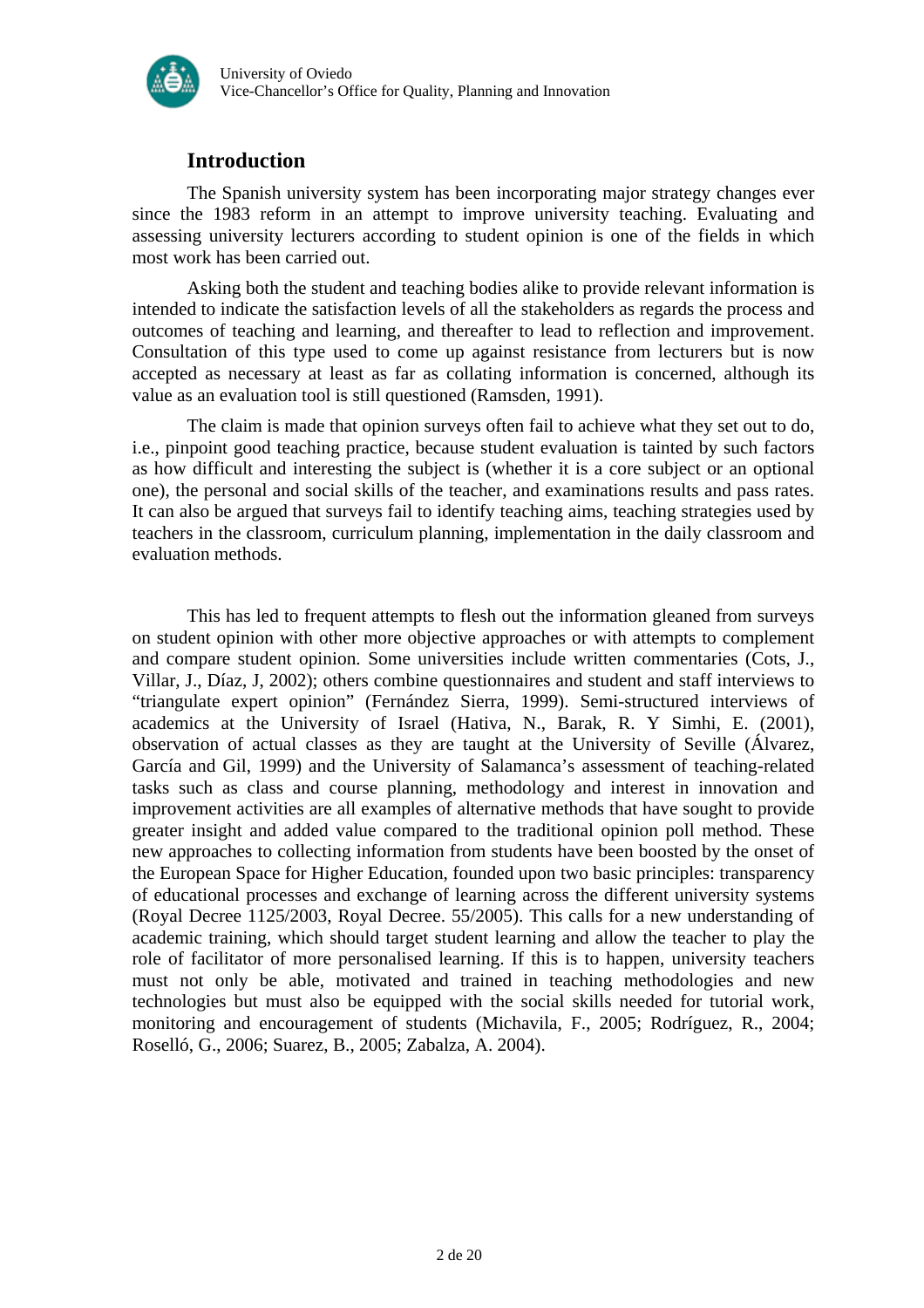

The efficacy monitoring that a number of sociological and economic factors have imposed upon universities, by means of indicators as the ability to keep their students, number of graduates and pass rates are all further reasons explaining why pedagogical facets of university teaching are coming increasingly to the fore. These and other performance yardsticks are seen as being closely tied in with student satisfaction with the teaching they receive (Fernández et al. 2003).

## **The aim and Methodology of this Study**

The University of Oviedo's Vice-Chancellor's Office for Quality, Planning and Innovation has been running a survey on key facets of its stakeholders teaching and learning for a number of years now. As advanced towards other ancillary teaching analysis methods was to research the teaching strategies and personal skills employed by the teachers who were mostly highly rated in these surveys in an attempt to disseminate such skills and improve teaching levels at the university.

There are a plethora of references to research aimed at pinpointing the key skills of the good lecturer, but two will suffice as examples. One is the reflection on the Doctor Fox Experiments of Kaplan (1974), which propounded a conceptual model based upon the answers of new teachers to the question of what teaching consisted of for them. The author of the study bases his analysis on four theories. Two of them are straightforward: merchandise transfer from one recipient to another, and modelling, whereby students are moulded to a given pattern. The other two are based on elaborate metaphors: the journey, i.e., teaching is a virgin land to be explored, a mountain to be climbed, and the student is accompanied on the trip by the teacher, and the belief or deep theory, which stresses the emotional development of the student.

The second example is a more recent study that has also had a major impact, possibly because of the particular interest that the European Space arouses: Bain's 2005 work on 'what the best university lecturers do' has helped to highlight the fact that good teaching is not only a question of having an excellent knowledge of one's subject and seeing classes as an intellectual challenge and a source of critical learning but also involves painstaking preparation. The best teachers even engage in 'pre-emptive planning', i.e., they reflect upon what they expect their students to achieve.

For the research described in this paper, we designed guidelines to interview the 17 lecturers who were highest rated in student evaluations for the two previous academic years (2003/04 and 2004/05). The interview first delved into the issue of class planning. It then went on to cover other issues relating to teaching-learning strategies, activities to arouse student interest in the subject, teaching resources and realia used to facilitate learning, types of student assessment, whether they investigate students pre-course background knowledge, strategies used to resolve learning difficulties amongst students, self-analysis strategies and finally, the facets of their teaching they believe most affect the ratings they were given by their students. The lecturers to take part in the study were identified, sent a copy of the interview guidelines (c.f. Appendix 1), and asked to participate. Interviews of no more than one hour duration were organised with members of the Quality Unit.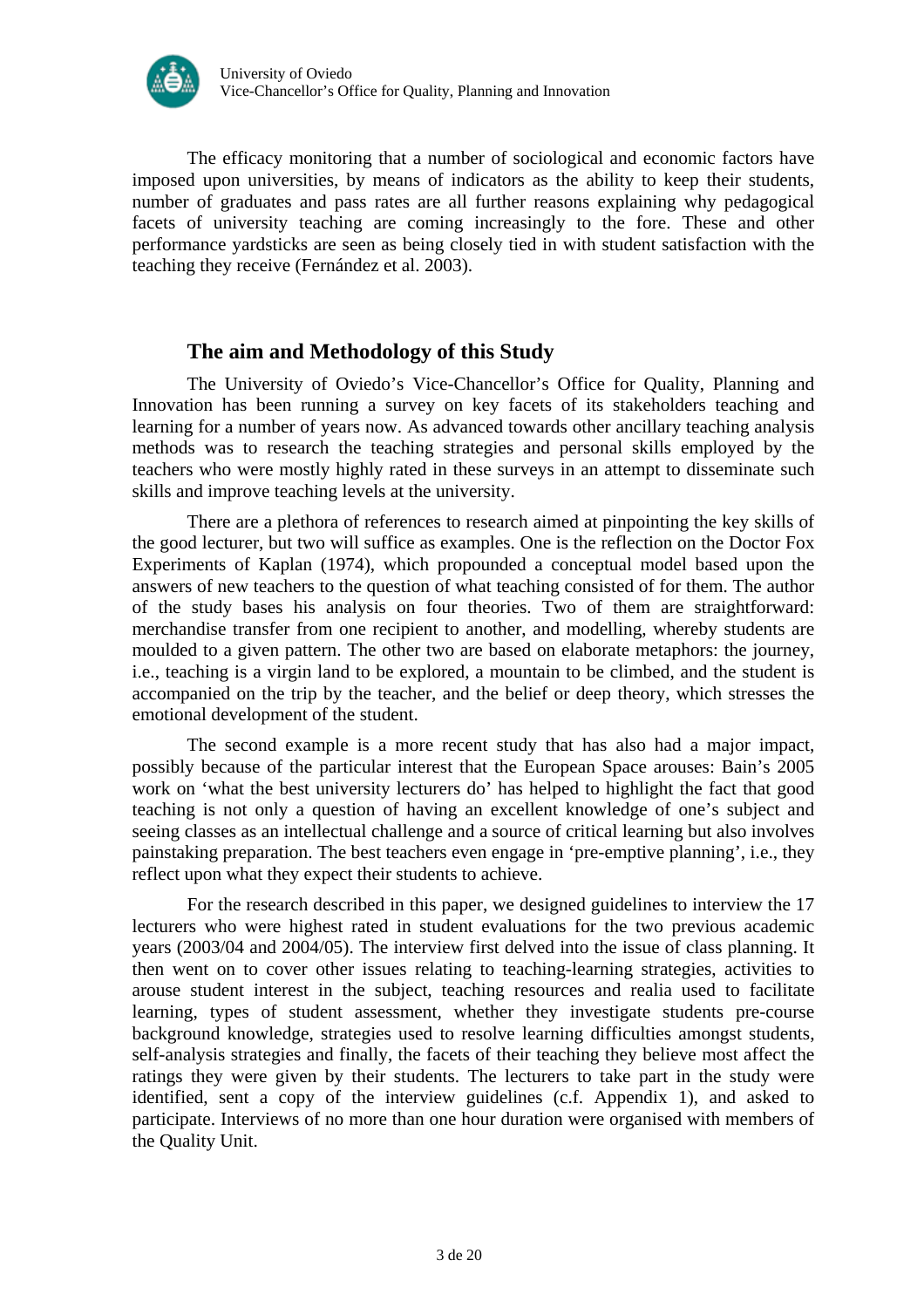

## **Results.**

The subjects that the highest rated teachers taught, the number of subjects they taught, their teaching experience and teachers' answers to each of the questions posed (in order of response frequency) are all documented below.

## *1. Main subject and teaching experience*

The hallmarks of most highly rated teachers are:

Scientific Fields

The teachers in the survey work in the following areas:

| Scientific field | <b>Humanities</b> | Social and<br><b>Legal Sciences</b> | <b>Health</b><br><i>Sciences</i> | Experimental<br><i>Sciences</i> | <b>Technical</b><br><i>Sciences</i> |
|------------------|-------------------|-------------------------------------|----------------------------------|---------------------------------|-------------------------------------|
| <b>Teachers</b>  |                   |                                     |                                  |                                 |                                     |

*Table 1: Distribution of teaching staff across different fields of knowledge.* 

Subjects taught in 2004/05:

| Number of subjects | one | two | three | tour |
|--------------------|-----|-----|-------|------|
| <b>Teachers</b>    |     |     |       |      |

*Table 2: Number of subjects taught by teachers in the study group* 

Years of teaching experience:

The average teaching experience of the study group is 16.82 years:

| Years of teaching experience | $1 - 10$ | [11-15] | $[16-20]$ | $[21-25]$ | $126 - 301$ | $+30^\circ$ |
|------------------------------|----------|---------|-----------|-----------|-------------|-------------|
| <b>Teachers</b>              |          |         |           |           |             |             |

*Table 3: Distribution of teaching experience across the group* 

As the tables highlights, the most highly rated teachers do not conform to any particular profile as far as teaching experience or number of subjects taught is concerned.

#### *2. Planning and programming classes:*

This section relates to the teachers' ability to design and organise his or her classes and other teaching modes.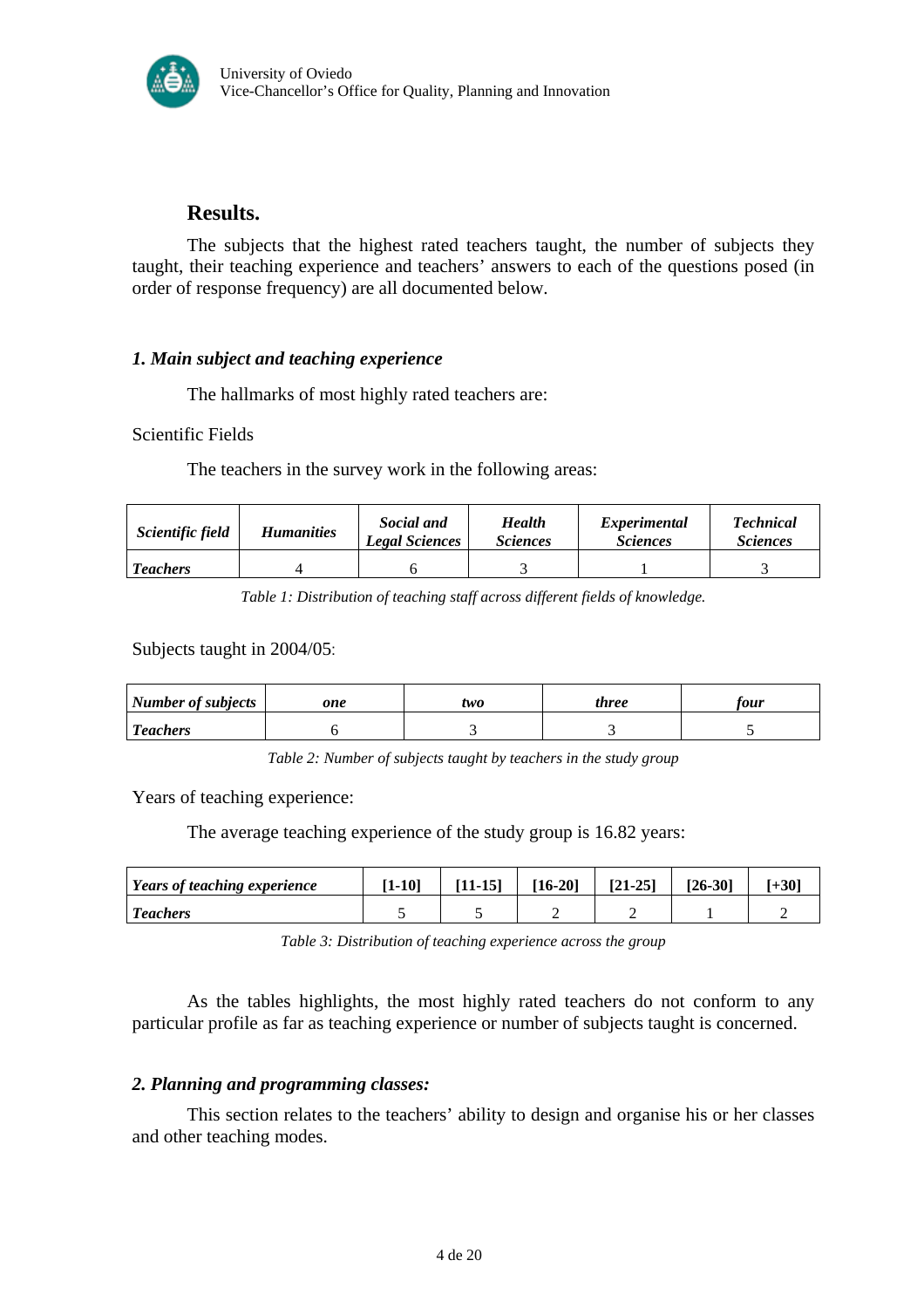

*Question: In your opinion, how should teachers plan and organise their teaching, and in what terms should the targets set for students be expressed?* 

| <i>Teaching activities</i>                                                                                                                                                                                      |
|-----------------------------------------------------------------------------------------------------------------------------------------------------------------------------------------------------------------|
| 1. Teaching is based on minimum, practical objectives to provide basic knowledge that is common to the whole course                                                                                             |
| 2. The subject to be taught is planned and organised according to the type of students, assessment of their prior<br>knowledge (measured by tests, observation, etc.)                                           |
| 3. The studentship is provided with information about the subject programme, programming of topics, exercises on the<br>whiteboard, field studies, laboratory work, evaluation methods, marks, exam dates, etc. |
| 4. Logical staging of content and moving towards competence-based objectives                                                                                                                                    |

*Table 4. Activities used by teachers for class and course planning* 

The most highly rated teachers plan their teaching according to practical, operative objectives around basic content that is common to the degree course as a whole. Their teaching is also tailored to the degree of knowledge students have at the beginning of the course, i.e., the teachers assess the knowledge their students bring into the classroom. They also establish precise, explicit goals and requirements, as well as clearly defining how students will be assessed and marked. The ability to tailor teaching to students' courseinitiation knowledge levels is also highlighted by Bain (2005:45). This 'pre-emptive planning' means linking the learning outcomes demanded of students to the skills and knowledge they have at the beginning of the course. Another particularly interesting facet of class planning is making student commit to a work methodology. This might involve regular attendance at class, obligatory reading and reflection. Only by doing this can they give a fair and balanced opinion about how the degree programme should be taught.

#### *3. Teaching – Learning Strategies:*

Out top-rated teaching staff were asked about the teaching methods they thought to be most appropriate in helping students to achieve learning objectives.

*Question: What do you think are the best teaching strategies? What percentage of time should be allotted to each of these teaching strategies?* 

| <i>Teaching strategy</i>                                                                                                   |
|----------------------------------------------------------------------------------------------------------------------------|
| 1. Lecture-based classes with pauses for questions, opportunities for thought and reflection, use of audiovisual materials |
| 2. Master class/conference                                                                                                 |
| 3. Student participation in talks, debates, work groups                                                                    |
| 4. Photocopied material, guided reading                                                                                    |
| 5. tutorials : laboratory work, practicals, individual work on a topic                                                     |
| 6. Videos and other realia                                                                                                 |
| 7. Contributions from experts or former students                                                                           |
| 8. Teaching Notes                                                                                                          |
| 9. Internet                                                                                                                |
| 10. Student viva voce presentations                                                                                        |

*Table 5. Best teaching strategies according to top-rated teaching staff*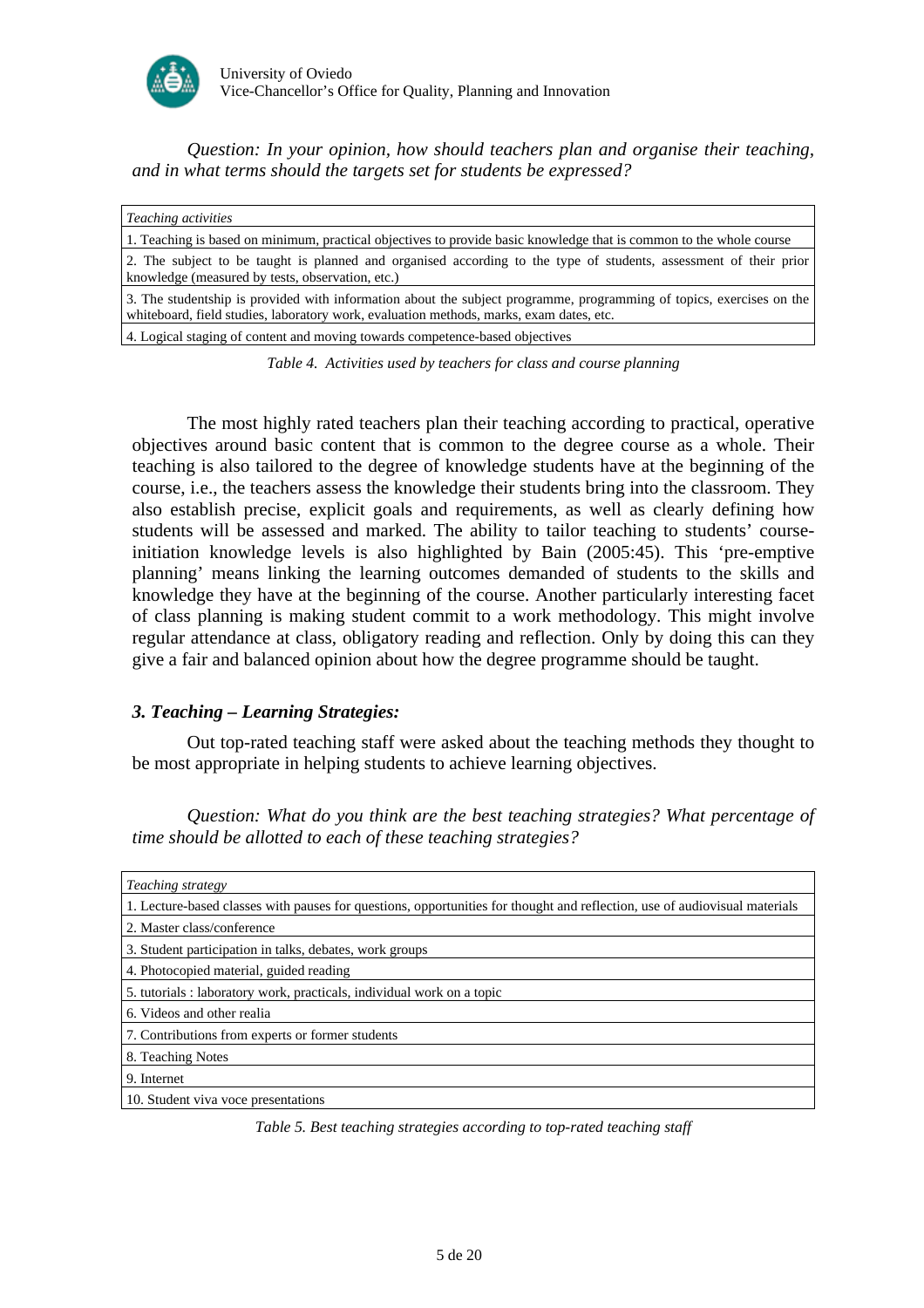

The best teachers tend to combine a number of different strategies depending on the content to be taught. Generally speaking, lectures with question-and-answer sessions, master classes/conferences, and student participation in debates and work groups are the teaching-learning strategies that are most exploited in the university classroom. Bain calls this strategy mix a "community of learning" and sees teaching as participative research and learning for both teacher and student alike. The spin-off, she claims, is a climate of personal and academic enhancement and development.

*Question: How should the practicals and practical content of teaching be organised?* 

| Activities implemented                                                                                                                       |
|----------------------------------------------------------------------------------------------------------------------------------------------|
| 1. Relate practical to theoretical content                                                                                                   |
| 2. Through debates, work groups, i.e. by using techniques that encourage student participation                                               |
| 3. Practical content should be taught after the theory                                                                                       |
| 4. Practical content should be taught in conjunction with the theory                                                                         |
| 5. Help students to see the practical side of what is being taught; foster the skills that the student will need in their future<br>careers. |
| 6. Individual work, ranging from text commentary to written work on a topic that is then presented in class, etc.                            |
| 7. Others                                                                                                                                    |

*Table 6. The organisation of practical content in teaching.* 

The teachers in our study say that they tie practical content into theory and use debate and group work not only as a teaching strategy but also as a motivational tool.

*Question: How should teachers guide student work and other learning activities?* 

| Activities implemented                                                                                                                                                                                                                                              |
|---------------------------------------------------------------------------------------------------------------------------------------------------------------------------------------------------------------------------------------------------------------------|
| 1. Give clear guidelines of everything expected of students: state objectives, give instruction, inform of assessment<br>criteria; written guidelines of the most important content (starting points and development towards end-points); provide<br>bibliographies |
| 2. Students should receive course guidance from the teacher and student-teacher links should be established; the teacher<br>should monitor, assess, coordinate, etc.                                                                                                |
| 3. Attend tutorials; use tutorials to guide and direct students' work and activities                                                                                                                                                                                |
| 4. Individually or in very small groups                                                                                                                                                                                                                             |
| 5. Motivate students by stressing the practical use and importance of the subjects as well as the importance of<br>participation                                                                                                                                    |
| 6. Group discussion to assess and evaluate student contributions                                                                                                                                                                                                    |
| 7. Continuous assessment                                                                                                                                                                                                                                            |
| 8. Resolve doubts in as simple a way as possible.                                                                                                                                                                                                                   |
| 9. Ensure that as teachers we are always within Vigotsky's 'zone of proximal development'                                                                                                                                                                           |
| 10. Students somehow feel self-sufficient and individualised in their studies.                                                                                                                                                                                      |
| 11. Highlight the major importance of practical classes                                                                                                                                                                                                             |
| 12. Organise work into hierarchies: general, individual and group work                                                                                                                                                                                              |
| 13. Groups work on a subject which they then present to the class                                                                                                                                                                                                   |
| 14. Respeting student initiative even when outcomes are the wrong ones                                                                                                                                                                                              |

*Table 7: Activities implemented to guide student work and learning activities*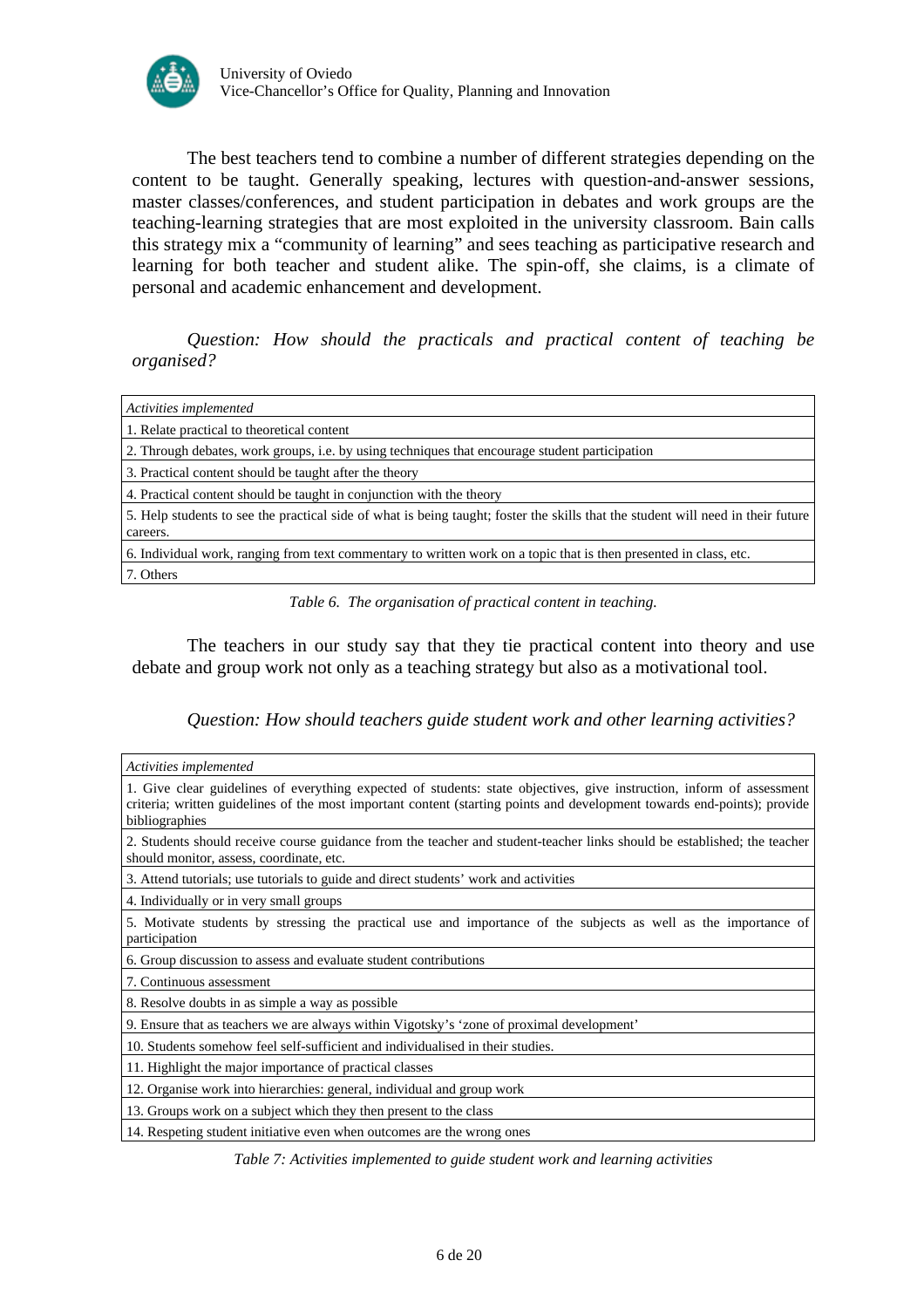

Methods are wide-ranging indeed. However, there is a common thread to them: clear guidelines as to what is expected of students, dissemination of assessment criteria and monitoring and evaluation exercises. Guiding students' work and learning activities is seen as part of the scope of teaching.

*Question: ¿How much time do you estimate that students need to spend on learning?* 

| Time students should spend learning and studying for each hour of class taught by the teacher. |
|------------------------------------------------------------------------------------------------|
| 1. Between $\frac{1}{2}$ hour and 1 hour                                                       |
| 2. An hour and a half                                                                          |
| 3. 2 hours                                                                                     |

*Table 8. Time that students should spend outside of class hours studying and learning their subject* 

Based on the assumption that students usually go to class and take part in practicals, teachers consider that between half an hour and an hour of study and learning is needed for each class hour to get good marks.

*Question: Should teaching-learning activities be organised in conjunction with other members of the university department. If so, when and how?* 

| Approach                                                                                                                                                                                                                                                              |
|-----------------------------------------------------------------------------------------------------------------------------------------------------------------------------------------------------------------------------------------------------------------------|
| 1. It is extremely complicated and difficult to liaise with other teachers                                                                                                                                                                                            |
| 2. Coordination of teachers in the department is important in avoiding overlap and omission of parts of the curriculum                                                                                                                                                |
| 3. Coordination with other teachers in the same department or field of knowledge to organise symposiums, debates, etc.,<br>on teaching methodology, and collaboration in actual teaching if the other teacher is an expert on a particular topic on the<br>curriculum |
| 4. It is not necessary; it is difficult in some types of subject; it is not essential                                                                                                                                                                                 |
| 5. Coordination with teachers from other departments for shared topic areas                                                                                                                                                                                           |
| 6. It is viewed positively as it provides students with greater multidisciplinary knowledge                                                                                                                                                                           |
|                                                                                                                                                                                                                                                                       |

*Table 9. Teaching-learning activities that are coordinated or shared with other teachers* 

*Question: What type of innovative projects in teaching do you feel are most important in modern university teaching?* 

| <i>Innovation projects</i>                                                                                           |
|----------------------------------------------------------------------------------------------------------------------|
| 1. New technologies: audiovisual, virtual, simulators, etc.                                                          |
| 2. Teaching programmes, better teaching, enhanced efficiency, written guide books                                    |
| 3. Projects that provide a balance between traditional teaching methodologies and new methodologies and technologies |
| 4. Internet                                                                                                          |
| 5. Bringing national higher education systems into line with European Higher Education                               |
| 6. Projects that foster students' abilities to be self-reliant, self-motivated and self-driven                       |
| 7. Student/teacher mobility, contacts with other universities are important for interdisciplinary training           |
| 8. Seek answers to social problems                                                                                   |
| 9. Blogs as learning and teaching tools                                                                              |

*Table 10. The best-considered projects on teaching innovation*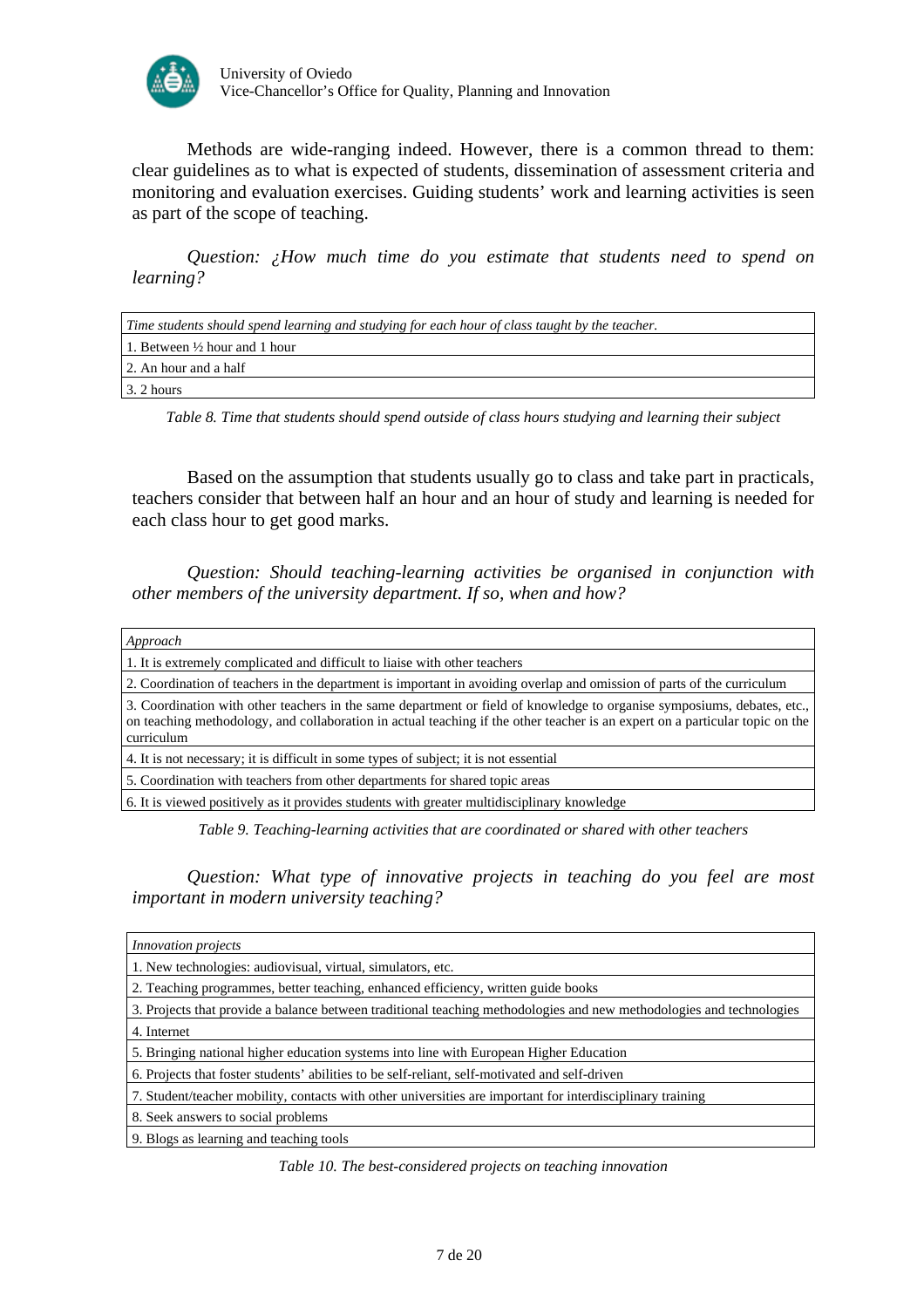

Projects on innovation are increasingly used in the classroom. Virtual spaces and learning objects, teaching units and topics that combine a range of interactive information sources all figure outstandingly amongst the innovative presentation methods being used. However, new technologies are used as a teaching tool to take some of the weight off theoretical classes and to stimulate interest by either enabling or requiring interaction with the medium being used.

#### *4. Motivation:*

Motivation concerns the actions undertaken by teachers to enhance students' desire to learn.

## *Question: Do you think that students are motivated?*

Motivation is crucial to any learning process. Teachers were first asked if they considered their students to be motivated, and then what teachers should do to enhance motivation. Half of the interviewees think that students are motivated; the other half thinks they are not.

*Question: What should the teaching staff do to enhance motivation?* 

| Activities implemented                                                                                                                                                                                                                                                                                            |
|-------------------------------------------------------------------------------------------------------------------------------------------------------------------------------------------------------------------------------------------------------------------------------------------------------------------|
| 1. Stress how important what is being taught is for their future careers and daily life; the teacher strives to be a link with<br>the 'real world' (referring in classes to practical experiences, case studies, social issues surrounding their future jobs, etc.)                                               |
| 2. Teachers try to establish rapport with their student by fostering empathy, stimulating their emotional intelligence,<br>learning students' names, trying to learn what drives each student in order to stimulate work on the subject; if possible<br>and necessary teachers vary their motivational strategies |
| 3. Efforts made by students in the subject are appreciated; the work ethic is encouraged in our studentship                                                                                                                                                                                                       |
| 4. Demonstrates interest to students in his behaviour: punctual, responsible, shows enthusiasm and interest in what is<br>taught                                                                                                                                                                                  |
| 5. Makes students think by posing the relevant questions, making them participate and trying to surprise them                                                                                                                                                                                                     |
| 6. Provide students with (learning) experiences that have successful outcomes                                                                                                                                                                                                                                     |
| 7. Presents the subject as a basis to an understanding of other subjects in later courses                                                                                                                                                                                                                         |
| 8. Uses tutorials to motivate                                                                                                                                                                                                                                                                                     |
| 9. Keeps students informed of the results of their work and provides them with subjects for initial research work                                                                                                                                                                                                 |
| 10. uses blogs to make the teaching task easier                                                                                                                                                                                                                                                                   |
|                                                                                                                                                                                                                                                                                                                   |

*Table 12. Activities used by teachers to motivate their students*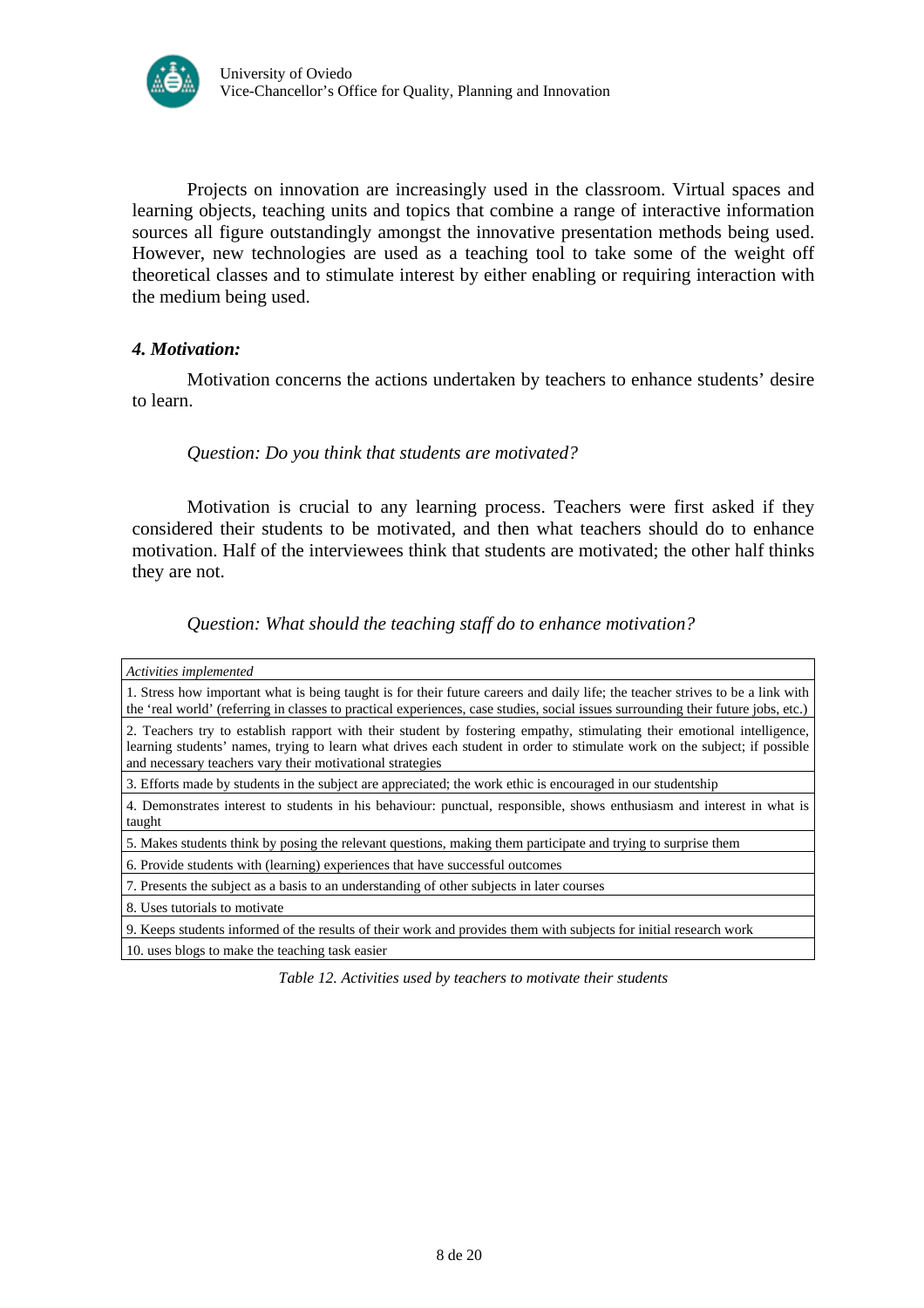

*Question: ¿Do you think students are aware of the relevance and usefulness of what the learn?* 

Motivation-raising activities basically fall into two types: those that highlight the importance of what is being learnt for the student's future career and those that generate understanding and empathy with students. Teachers confirmed that in all cases their relationship with their students is one of trust, high expectations and mutual commitment.

#### *5. Teaching resources and realia:*

This refers to the means used by the teacher to facilitate student learning.

*Question: What teaching resources, in your opinion, should the University use most?* 

| <b>Teaching Resources</b>                               |
|---------------------------------------------------------|
| 1. Audiovisual methods                                  |
| 2. Bibliography, European Documentation Centre          |
| 3. ITC resources                                        |
| 4. Blackboard/whiteboard                                |
| 5. Laboratories, workshops, hands-on experiences        |
| 6. New technologies                                     |
| 7. Trips                                                |
| 8. Transmitting values, personalised attention          |
| 9. Simulation equipment                                 |
| 10. Any teaching resource can work in any type of study |

*Table 14. Teaching resources that the University should most exploit*

The major teaching resources are audiovisual methods and bibliographies; students appreciate teachers having specific training in how to make teaching materials.

*Question: What teaching aids should be used in the classroom?* 

| Teaching aids                                    |
|--------------------------------------------------|
| 1. OHP (overhead slide projectors)               |
| 2. Bibliography, specific documents, press, etc. |
| 3. Video                                         |
| 4. Blackboard/whiteboard                         |
| 5. Projector                                     |
| 6. Notes                                         |
| 7. Computer programmes                           |
| 8. Laboratory material and microscope            |

*Table 15. Teaching aids that should be used in the classroom*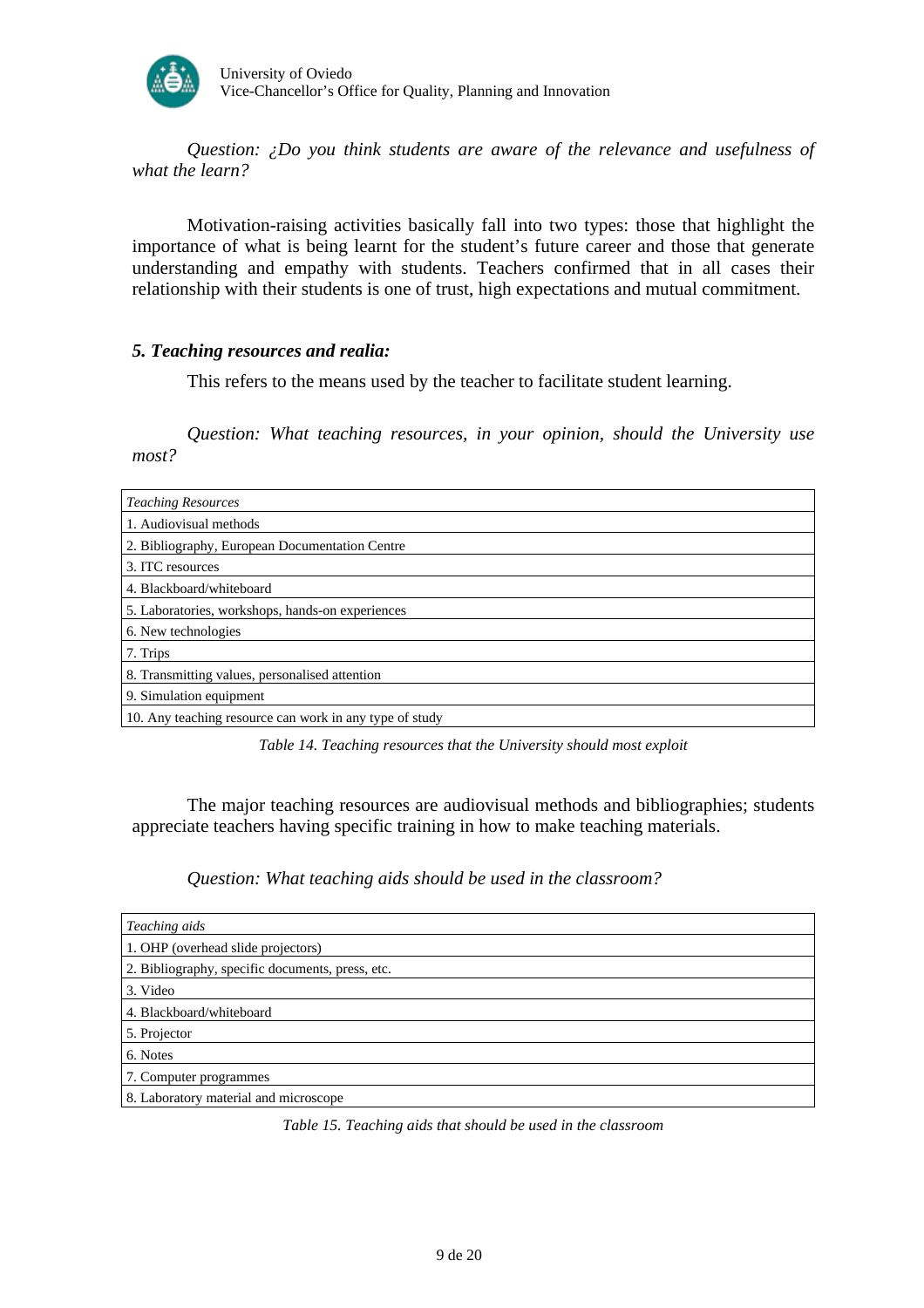

The most useful teaching aids are the overhead projector, specific documents and internet resources.

*Question: How should new technologies be applied to teaching, in your opinion?* 

| Assessment                                                                                        |
|---------------------------------------------------------------------------------------------------|
| 1. As a teaching aid                                                                              |
| 2. With care, so that students are not attracted by the format to the detriment of course content |
| 3. As required                                                                                    |
| 4. I do not know, but NOT as an aid to Master classes and conferences                             |
| 5. As a way to involve teachers and students in participation, but not as a substitute            |

*Table 16. Teachers' opinions about how new technologies should fit into teaching* 

#### *Question: What about Internet-based resources?*

| Assessment                                       |
|--------------------------------------------------|
| 1. As an aid for tutorials                       |
| 2. As a way to involve teacher and student alike |
| 3. With care                                     |
| 4. As a teaching aid                             |
| 5. When required                                 |

*Table 17. Teachers' opinions about Internet-based resources* 

Technical tools are seen as a teaching aid and as a means of motivating students. However, learning still requires erudition, dialogue and active understanding. As Bain points out, the class is a challenge to one's knowledge, where a question to be solved should maintain attention and promote solution testing, modification of approaches and new attempts to find viable solutions.

## *6. Evaluation*

*Questions: What type or types of assessment of learning outcomes should the University use and what preparations are required? Do you think that the knowledge students bring with them to the classroom at the beginning of the course should be contemplated before starting a subject?* 

| Type of assessment                                                                                                                                                                   |
|--------------------------------------------------------------------------------------------------------------------------------------------------------------------------------------|
| 1. Continuous assessment: observation, contribution of students to the class, oral presentations, using a range of different<br>monitoring tools: written work, partials, practicals |
| 2. Final assessment                                                                                                                                                                  |
| 3. Initial Assessment of previous knowledge                                                                                                                                          |
| Table 18. Types of zassessment that teachers use                                                                                                                                     |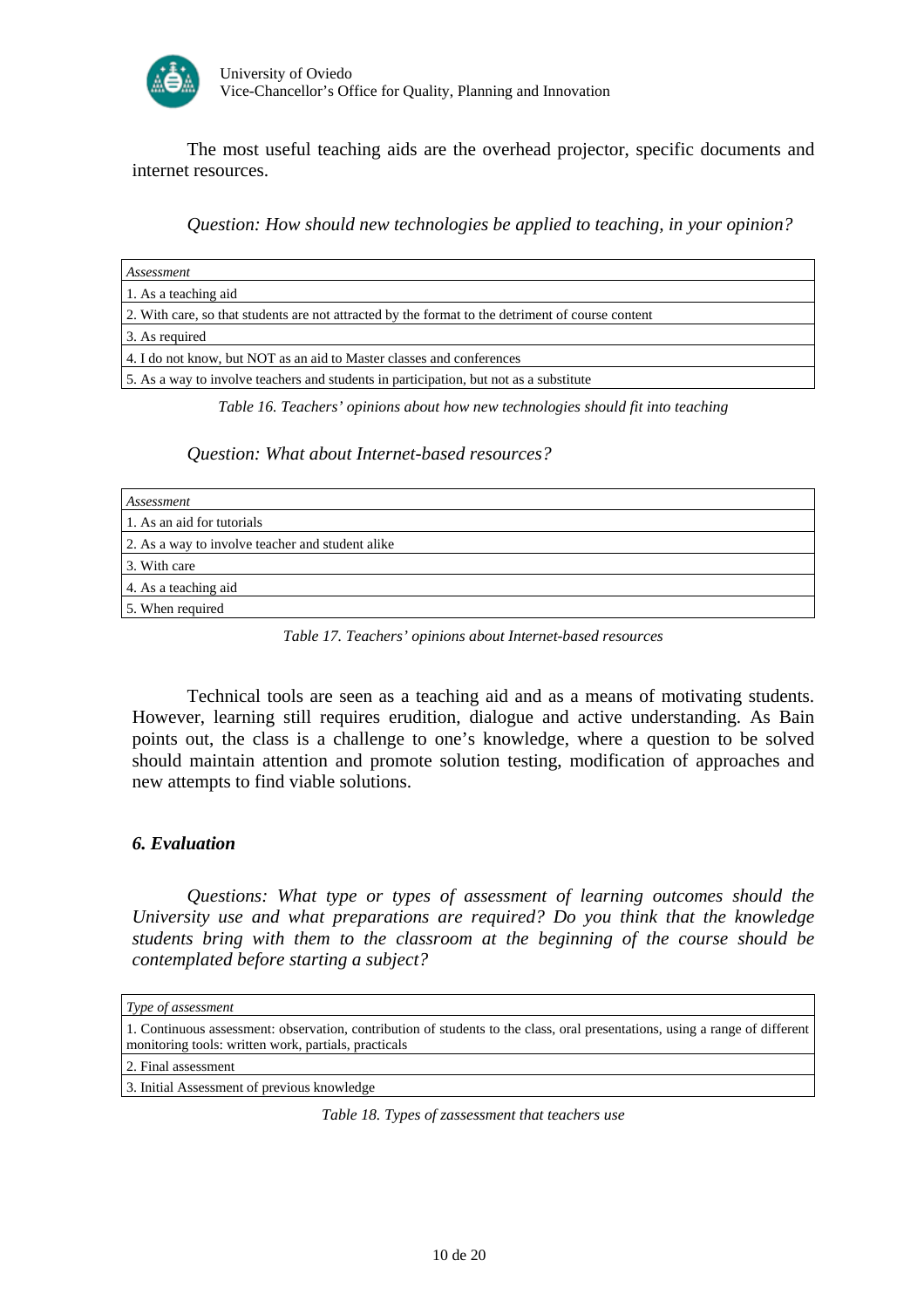

Teachers in the survey use initial, continuous and final assessment to evaluate learning outcomes and they assess student attendance and participation in practicals.

#### *Question: How should student work be assessed and evaluated?*

| Assessment                                |
|-------------------------------------------|
| 1. It should count towards the final exam |
| 2. By assessing effort and initiative     |
| 3. Continuous assessment                  |
| 4. Assessing knowledge of course content  |
| 5. Objectively and in a constructive way  |

*Table 19. Assessment of student work.* 

#### *Question: How can you assess practicals?*

| Type of assessment                                       |  |
|----------------------------------------------------------|--|
| 1. Attending and participating means that you pass       |  |
| 2. Continuous assessment                                 |  |
| 3. Assessed in the same way as content                   |  |
| 4. According to predefined criteria                      |  |
| 5. They are a percentage of the final mark               |  |
| 6. Depending on the results of the practicals            |  |
| 7. Students do a piece of work instead of an examination |  |

*Table 20. Ways to assess practicals* 

#### *Question: What do you think is the aim of reviewing and going over exams?*

| Criteria                                                                                                                   |
|----------------------------------------------------------------------------------------------------------------------------|
| 1. It stops mistakes from being repeated, providing feedback, helping to achieve a pass in the re-sit, i.e. didactic aims. |
| 2. It avoids misunderstandings about the mark given and allows student self-assessment                                     |
| 13. Errors can be corrected                                                                                                |
| 4. Teachers can do self-assessment                                                                                         |
| 5. It should not be an attempt to get a mark changed to a higher one                                                       |

*Table 21. The aims of reviewing and revising exams* 

Assessment covers both learning outcomes and efforts made. According to Bain (op.cit.,pág. 65), good teachers value reasoned argument above rote learning and base their assessment and marks on a variety of evidence. Examinations are seen as ongoing control mechanisms and reviewing marks and exams has a didactic function in that it helps to avoid repeating a mistake.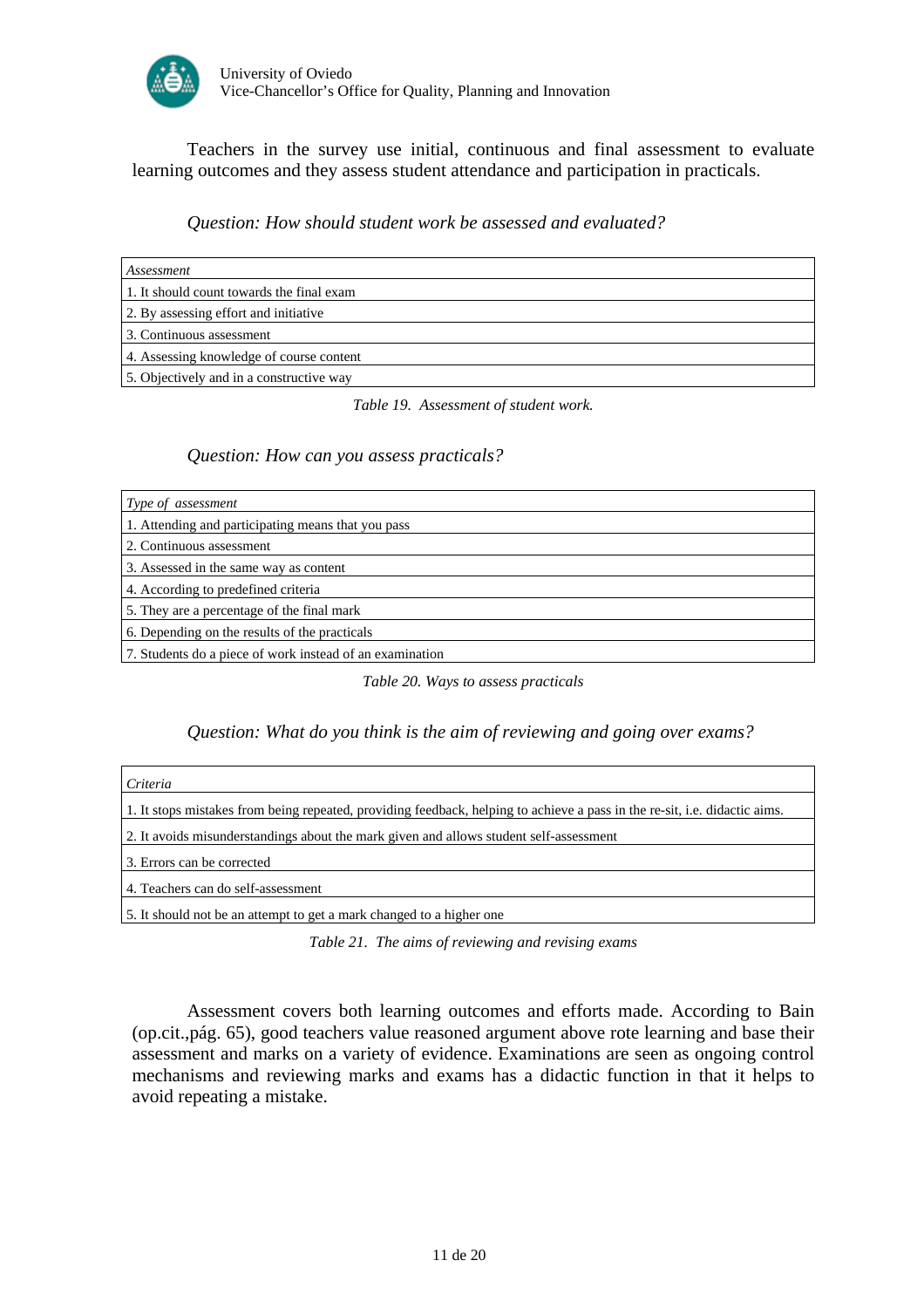

## *7. Tutorials and Guidance:*

This deals with the teacher's role as a learning guide and supervisor when students face learning difficulties.

*Question: In your opinion, what difficulties do teachers confront when they try to teach through tutorials?* 

| <i>Difficulties</i>                                                              |
|----------------------------------------------------------------------------------|
| 1. Student resistance to this kind of teaching; they are reticent                |
| 2. Number of students                                                            |
| 3. Poor student participation: lack of motivation, busy timetables, etc.         |
| 4. Teacher holds teaching in low esteem (teaching takes time away from research) |
| 5 Teacher finds this difficult because of time restraints                        |
| 6. Space-related and other difficulties; shares room with other lecturer         |
| 7. It depends on the degree course                                               |
| 8. Students do not have a clear understanding of the figure of the tutor         |
| 9. Timetable problems because he/she is an associate part-time lecturer          |
| 10. Teacher experiences difficulties equating with his or her students.          |

*Table 22. The difficulties of teaching by tutorial*

It will be clear by now to all and sundry that neither learning nor teaching are devoid of difficulties; it is equally clear that good teachers are prepared so that this truism does not engender lack of motivation and interest. Teaching by tutorial is seen by teachers in the sample as being difficult to organise. However, overcoming learning-teaching problems requires changes in how classes are given and in how students go about their work, and the tutorial is just about the only option as far as reinforcing learning is concerned. We believe that coordination amongst teachers on the same course (horizontal coordination) and teachers in the same field or area of knowledge (vertical coordination) should be seriously considered as an alternative that would eliminate both overlaps and gaps in what is taught on the curriculum.

*Question: What type of guidance do you think undergraduates need and who should be responsible for providing it?* 

| Type of guidance                                                                                                                                                                                                                                             |
|--------------------------------------------------------------------------------------------------------------------------------------------------------------------------------------------------------------------------------------------------------------|
| 1. Academic guidance: Open days, subject choice, library visits, how to study and organise yourself, information about<br>the degree course, group work, courses, grants, intellectual development of the student so that he can hone his thinking<br>skills |
| 2. Professional guidance: Courses, grants, job visits, the job market, job exchanges, State examinations for civil servants                                                                                                                                  |
| 3. Administrative relationships in the centre                                                                                                                                                                                                                |
| 4. Guidance when problems with other teachers arise                                                                                                                                                                                                          |
| 5. Guidance of a psychological nature.                                                                                                                                                                                                                       |
| 6. Specific subject guidance                                                                                                                                                                                                                                 |

*Table 23. Types of guidance that teachers thing university undergraduates need*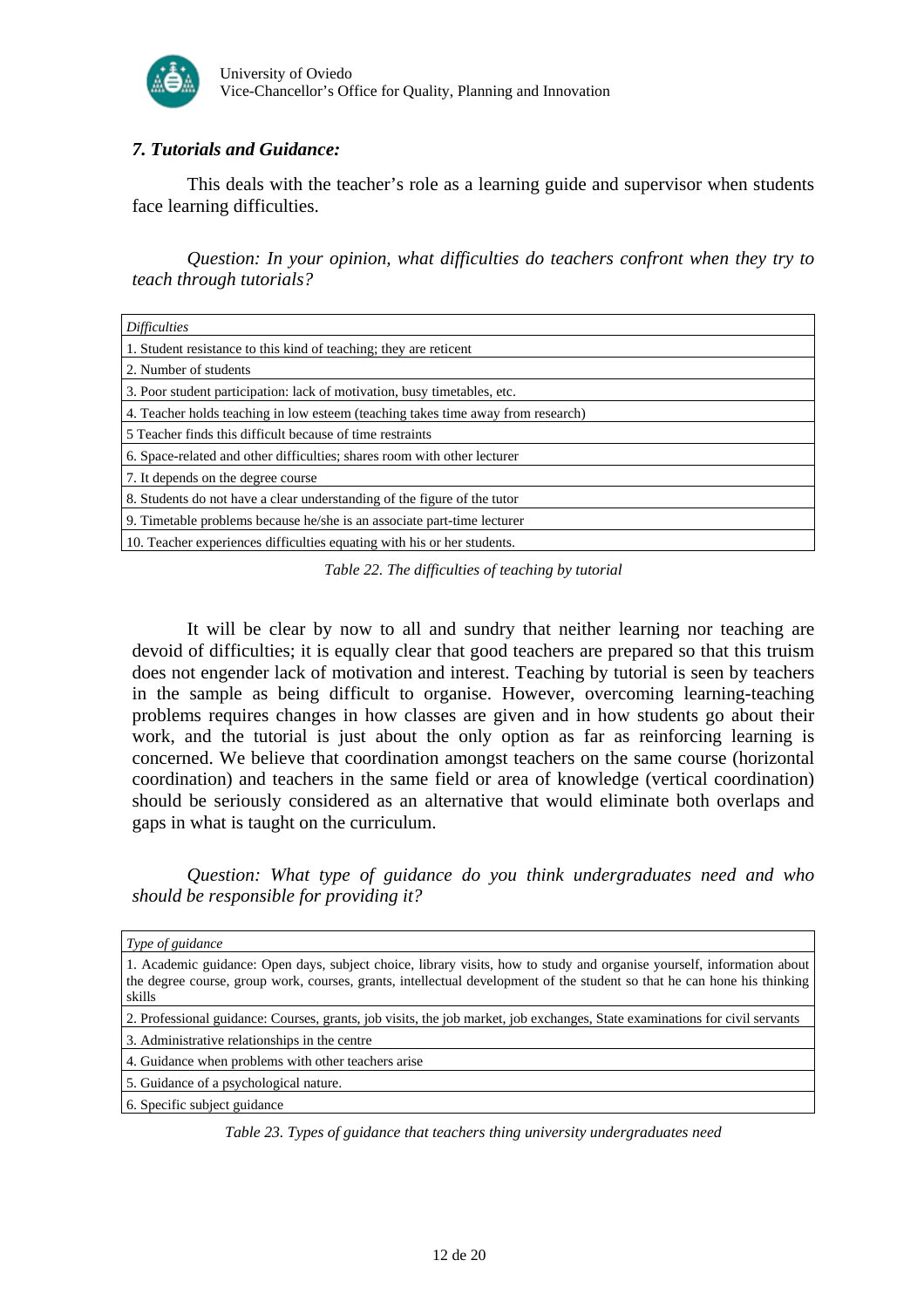

## *Question: who should provide the guidance?*

| Guidance providers:                                     |
|---------------------------------------------------------|
| 1. A specially trained tutor                            |
| 2. Teachers                                             |
| 3. Faculty/ Centre                                      |
| 4. A tutor from the university                          |
| 5. Department                                           |
| 6. Vice-Chancellor's Office/ Office for Student Affairs |
| 7. Peer tutoring                                        |
| 8. Working professionals                                |

*Table 24. Teachers' opinions about which person or organisation should be responsible for guidance provision* 

The teachers in the survey deem that student guidance relating to choice of optional subjects, knowledge of what a course of studies entails, training in study skills and techniques for freshmen, group work and open-door sessions are just some of the activities that specialised university tutors should be involved in providing. Final year students should receive careers advice.

*Question: How should students with learning difficulties caused by a disability or sociocultural problems be helped?* 

| <i>Teacher activities</i>                                                                                                                       |
|-------------------------------------------------------------------------------------------------------------------------------------------------|
| 1. Ask the student about the implications of his or her disability                                                                              |
| 2. Alter the methodology and assessment system but not the objectives or course content. Adapt the material used as far<br>as this is possible. |
| 3. The same as everybody else                                                                                                                   |
| 4. Personalised monitoring, special treatment                                                                                                   |
| 5. Work with experts, request technical help if necessary                                                                                       |
| 6. Let the disabled person know that the teacher is prepared to confront this difficulty                                                        |
| 7. Eliminate architectural barriers                                                                                                             |
| 8. Try to integrate, motivate, etc.                                                                                                             |

*Table 25. How to help students with learning difficulties* 

Helping these students boils down to modifying the methodology and the assessment system. Material can also be adapted, and technical support can be called upon in the case of disabled students when necessary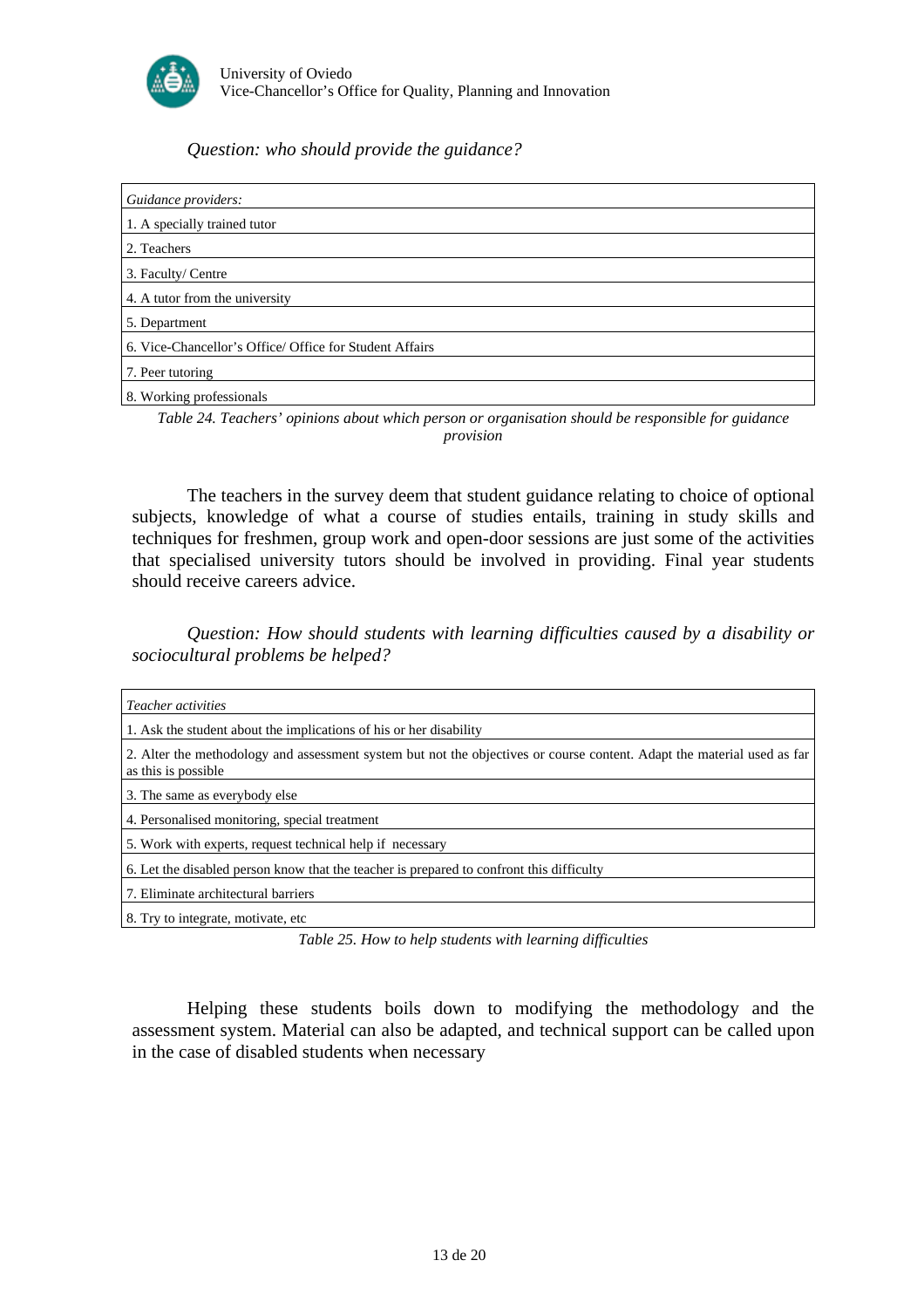

## *8. Attitudes towards teaching*

This deals with a teacher's ability to reflect and his or her intention to improve his teaching.

*Question: How can a teacher self-assess his or her own teaching and what should change insofar as how that person teaches?* 

The final section of the interview deals with the teachers' ability to extrapolate from experiences and their intentions to improve. The aim is to find out which strategies teachers use to do self-assessment.

| <i>Initiatives</i>                                                                                                            |
|-------------------------------------------------------------------------------------------------------------------------------|
| 1. Using continuous assessment, from students and from course results (pass rates)                                            |
| 2. Observation in the classroom                                                                                               |
| 3. Self-assessment and reflection on now the teaching has gone                                                                |
| 4. Teaching Survey                                                                                                            |
| 5. Student participation and motivation                                                                                       |
| 6. Class attendance levels                                                                                                    |
| 7. Asking the students, survey                                                                                                |
| 8. The degree of attention paid and understanding shown by students                                                           |
| 9. Evaluating previous knowledge                                                                                              |
| 10. Assessing teaching methodologies through student participation, evaluating the extent to which they 'know the<br>subject' |

*Table 26. How teachers assess their own teaching* 

Answers are as diverse as they are interesting. Some teachers apply the results of the Teaching Survey to revise their work plans, whereas others prefer to evaluate performance personally. Most teachers confess to relying on different sources of information.

*Question: What aspects of teaching should university lecturers be trained in?* 

| <i>Facets of teaching</i>                                                   |
|-----------------------------------------------------------------------------|
| 1. Teaching methodologies, course and syllabus design                       |
| 2. Postgraduate Teacher Training Courses are interesting                    |
| 3. Group dynamics                                                           |
| 4. New technologies                                                         |
| 5. Pedagogical and psychological training                                   |
| 6. Internet                                                                 |
| 7. Communication techniques                                                 |
| 8. Non-verbal communication                                                 |
| 9. Assessment criteria                                                      |
| 10. Tutoring within the framework of the European Space of Higher Education |
| 11. Transference of credits to the European System                          |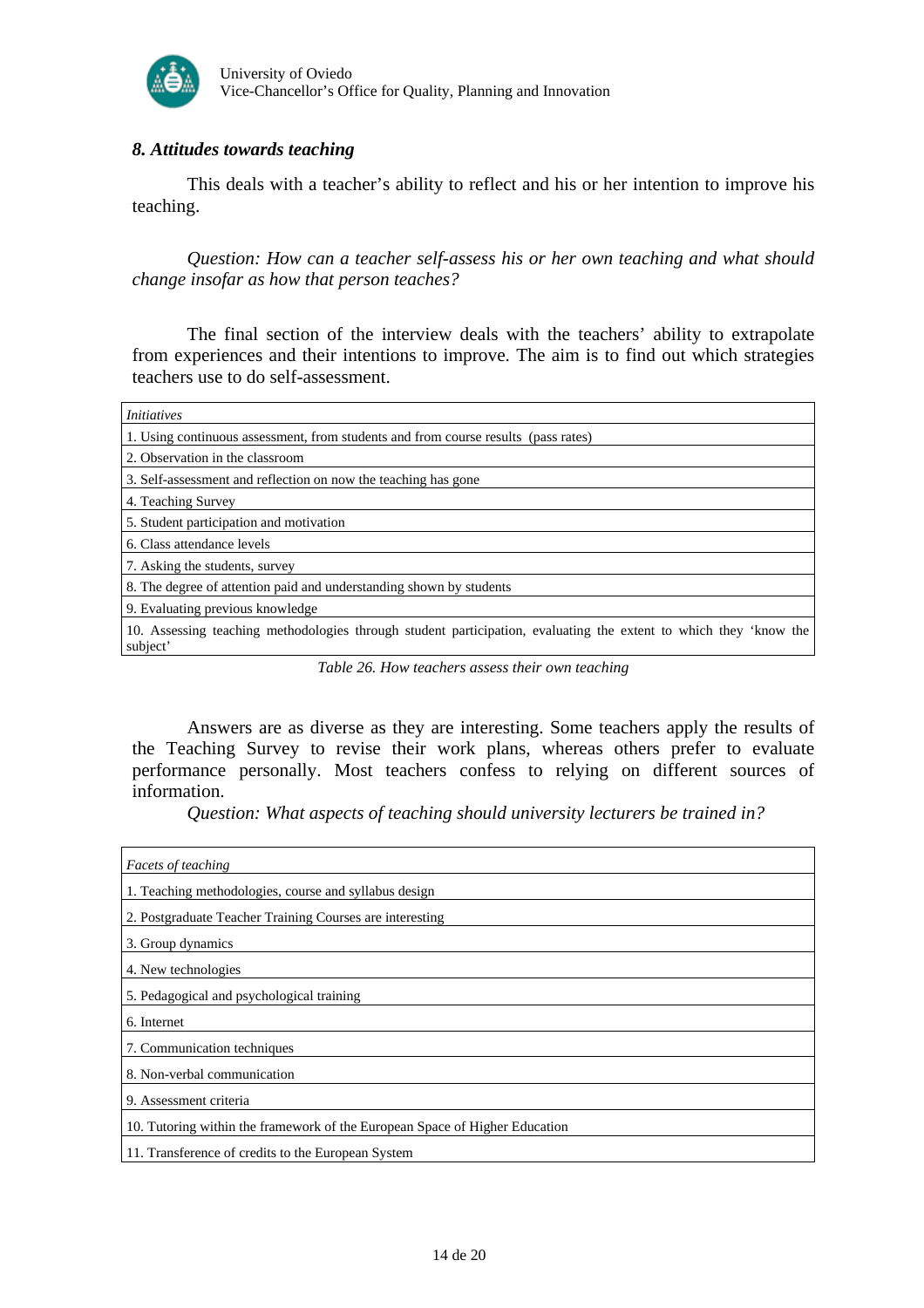

| 12. Teaching techniques for the disabled           |
|----------------------------------------------------|
| 13. Specific knowledge of the subject being taught |
| 14 Public speaking                                 |
| 15. In everything you can                          |

*Table 27. Teacher's opinions on the aspects of teaching they should be trained in.* 

*Question: What training courses would be most useful in helping teachers to teach?* 

| Course subjects                                                            |
|----------------------------------------------------------------------------|
| 1. Teaching methodologies, course and syllabus design                      |
| 2. How to use new technologies                                             |
| 3. Postgraduate Teacher Training Course                                    |
| 4. Languages                                                               |
| 5. Communication techniques                                                |
| 6. Tutoring within the framework of the European Space of Higher Education |
| 7. Transference of credits to the European System                          |
| 8. Everything you can                                                      |
| 9. Purely practice-based, non-theoretical courses                          |
| 10. Re-training Courses, seminars on specialised subjects                  |

*Table 28. Training courses that most interest teachers* 

As the table shows, teachers in the survey are most interested in course and syllabus design.

#### *9. Most influential factors.*

*Question: To finish this interview, what aspects of your teaching style do you thing led students to score you so highly?* 

#### **Replies**

*A. Students are aware of the teachers' attitude towards them:* 

- . The students realize the teacher expects something of them
- . The teacher has rapport with young people, he prizes his relationship with students, he is available for them, he tries to establish good relations and harmony.
- . The teacher is enthusiastic, enjoys giving class, shows interest
- . The teacher works alongside the students in class
- . He or she has a responsible, honest attitude
- . The teacher always tries to help in times of difficulties so that no student has the feeling of wanting to have learnt more but not being able to
- . the teacher is very involved in tutorials
- . The teacher finds out about knowledge the student brings into the classroom
- . The teacher has teaching experience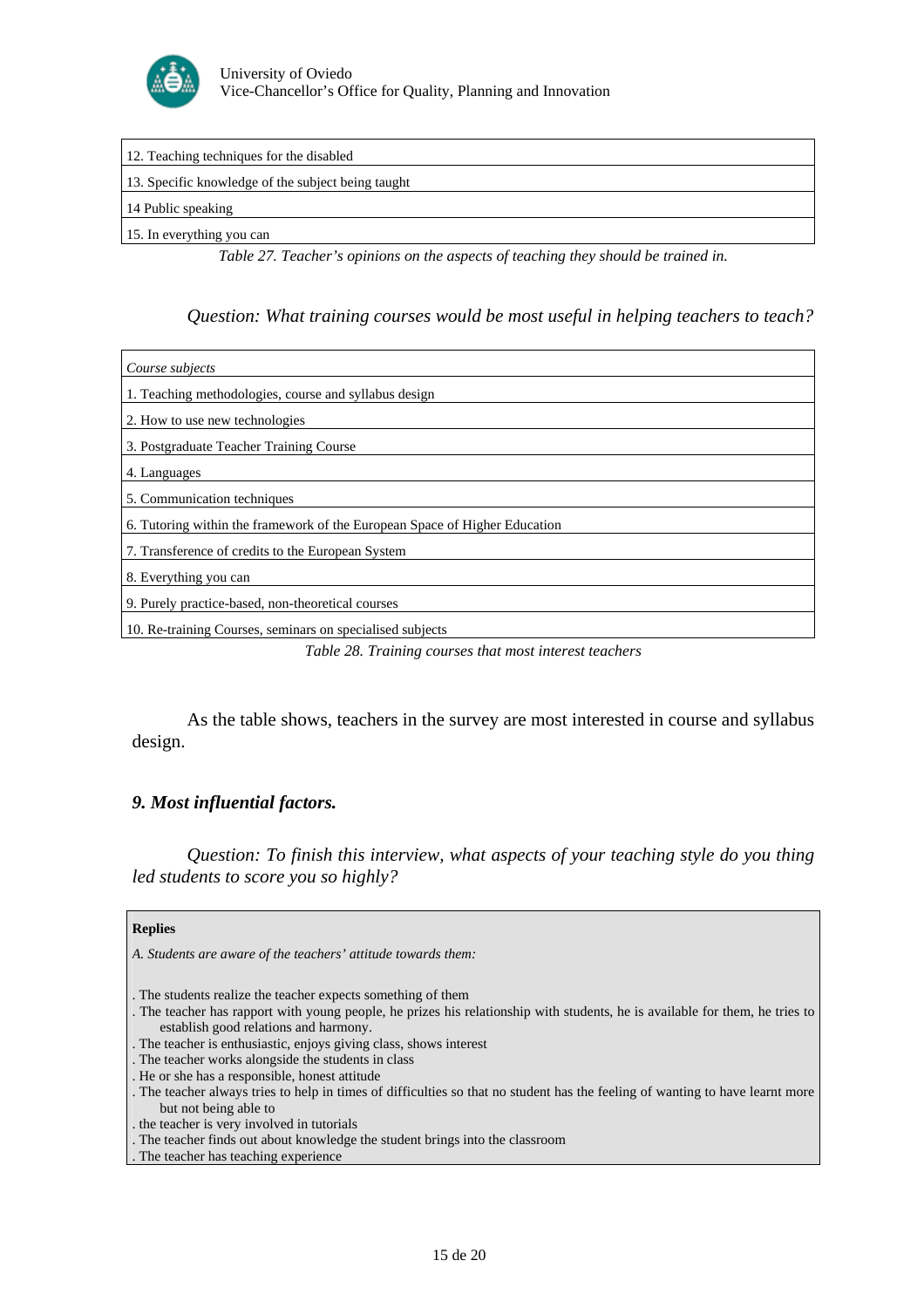

. The teacher is able to motivate

*B. Students see the usefulness of what they are learning* 

*.* Students understand the usefulness of the curriculum, particularly if the teacher has experience in industry of business.

C*. Students appreciate the teaching they are offered when:* 

. Classes taught by the teacher are understandable and clear and are illustrated with images; the teacher tries to be clear rather than brilliant.

. The classes are very dynamic.

. The classes are very organised and well-structured

. The teacher explains the teaching aims well, as he or she also explains the importance of reaching these aims.

. Students know from the outset what they have to do to pass the subject.

. Students realise that they can get good marks if they make the effort.

. The teacher uses back-up material that interests the students.

*D. Students are motivated by the nature of the subjects:* 

. Students are very interested because of the nature of the subject.

Replies illustrate how important the students' perception of the teacher is, and in particular how important attitude is (students are aware that the teacher expects something of them, that it is achievable, and that good relationships and harmony are sought).The type of teaching is also a key factor (clear explanations, well organised classes, interesting back-up material, knowing from the start what is needed to pass the subject).

As was pointed out in the introduction, we can now reject any claims of bias in student assessments. Subject difficulty, whether it is an obligatory or optional subject, personal and social skills, and exam result considerations should not be seen by teaching staff as issues in which students are incapable of having unbiased opinions and in which neutrality is a chimera but instead as factors that help students to form a responsible opinion of teachers. This obliges teachers to consider changes in their teaching performance to improve such opinions.

The information provided by the teachers we consulted confirms the claim made by Bains that students' perceptions of a good teacher depend not so much on how difficult the subject is as on the teacher having high academic authority, prestige based upon knowledge and success in science achieved on the back of ongoing hard work, who is "approachable" in the sense that he is "human" rather than "a God to be worshipped" and who shares his doubts and thoughts.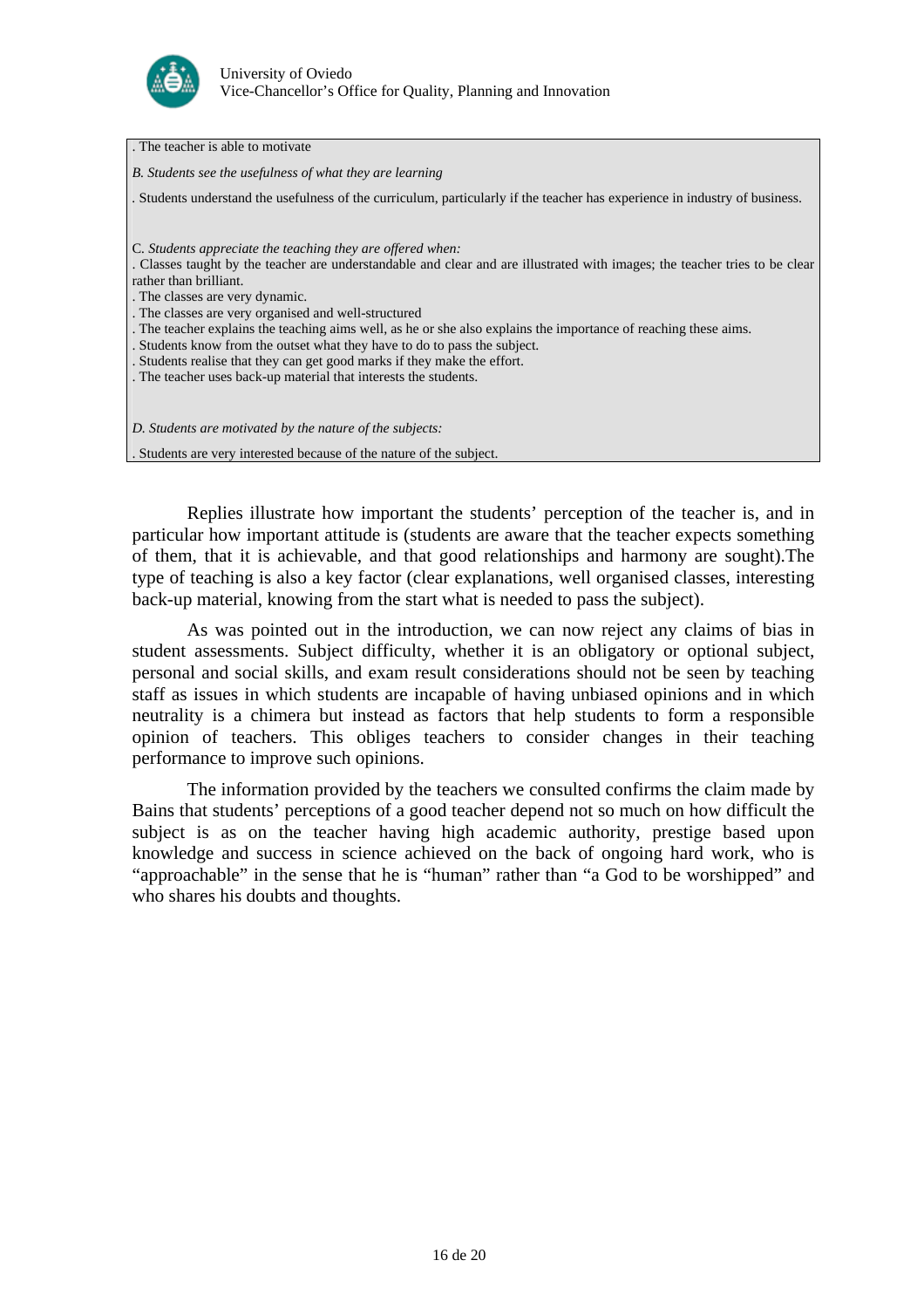

# **Bibliography**

Alvarez Rojo, V., García Jiménez, E. y Gil Flores, J. (1999). Características de la docencia mejor evaluada por los studentsen las diferentes áreas de enseñanza universitaria. *Revista Española de Pedagogía* 214, pp. 445-464.

Bain, K. (2005) Lo que Hacen los Mejores Profesores Universitarios. Valencia. PUV

Cots, J.M., Villar, J.M., Díaz, J.M. (2002). Qué se pregunta y qué se entiende: Análisis de algunos conceptos utilizados en la encuesta de opinión de los students sobre la docencia. *Boletín de la Red Estatal de Docencia Universitaria* 2 (1), 11 pp.

Fernández, E., Fernández, S. Alvarez, A. y Martínez, P. (2003). *Academic Success and Students Satisfaction*. Comunicación presentada en , 6ª Conferencia "Toulon Verona" "Quality in Higher Education, Health Care and Local Government" Septiembre 2003.

Fernández Sierra, J. (1999). Assessment de la docencia y aprendizaje profesional: análisis de una experiencia universitaria. *Revista interuniversitaria de formación del profesorado* 34, pp. 87-98.

Hativa, N., Barak, R. Y Simhi, E. (2001). Exemplary University Teachers. Knowledge and Beliefs Regarding Effective Teaching. *The journal of higher Education*. 72(6) pp. 696-729. Kaplan, R. M. Reflections on the Doctor Fox Paradigm. Journal of Medical Education 49: 310-312

Michavila, F. (2005). Cinco ideas innovadoras para la europeización de la educación Superior*.* [on-line article]. *Revista Universitaria y Sociedad del conocimiento*. 2(1)[.http://www.uoc.edu/rusc/dt/esp/michavila0405.pdf](http://www.uoc.edu/rusc/dt/esp/michavila0405.pdf).

Ramsden, P. (1991). A performance indicator of teaching quality in higher education: the experiencie questionnaire. *Etudies in Higher Education*, 16 pp. 129-150.

RD 55/2003, *de 21 de enero, por el que se establece la estructura de las enseñanzas universitarias y se regulan los estudios universitarios oficiales de Grado (BOE, 25 enero 2005).*

RD 1125/2003, *de 5 de septiembre, por el que se establece el sistema europeo de créditos y el sistema de calificaciones en las titulaciones universitarias de carácter oficial y validez en todo el territorio nacional* (BOE, 224 del 18 de septiembre 2003).

Rodríguez, R. (2004). El proceso de enseñanza-aprendizaje en el contexto universitario. En: Rodríguez, R., Hernández, J, y Fernández, S. Docencia Universitaria. Orientaciones para la formación dthe teacherado. Oviedo, Universidad de Oviedo.

Roselló, G. (2006). *Los nuevos postgrados. Indicadores de calidad*. Ponencia presentada en la jornada de reunión del G-9 celebrada en Oviedo, 8 de Marzo, 2006.

Suárez Arroyo, B. (2005). Espacio Europeo de Educación Superior. En Jornadas "La calidad en las Bibliotecas". Palma de Mallorca, 13 y 14 de Enero.

Zabalza, M. A. (2004). *Guía para la planificación didáctica de la docencia universitaria en el marco del EEES*. Documento de trabajo.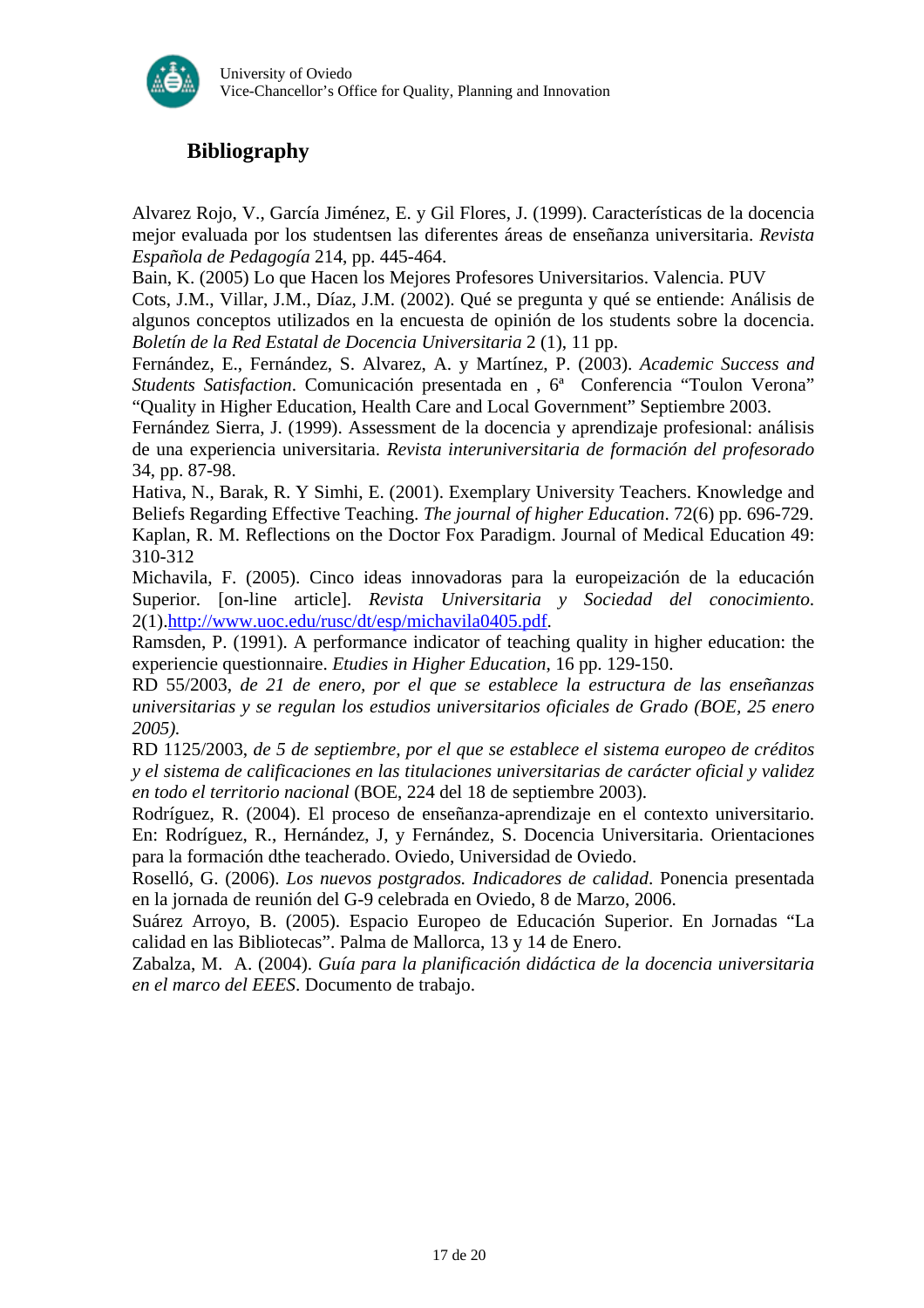

# **Appendix 1.**

# **ANALYSIS OF BEST PRACTICE IN TEACHING**

**Name:** 

**Department:** 

**Subjects taught 2004/05:** 

## **Years of teaching experience:**

The aim of this interview is to learn about the **teaching methods and techniques** that are considered to be the best by the teachers who were most highly rated on the General Survey on Education, in order to *encourage better teaching at the University.* 

## **Course and syllabus planning:**

 In your opinion, how should teachers **plan and organise** their teaching and in what terms should the objectives to be achieved by students be described?

## **Teaching-learning strategies:**

We would like to hear your opinion on the **teaching methods** you think best help students to reach their learning goals.

- What **teaching strategies** do you think are best? Approximately what percentage of the time available should teachers spend on each of these strategies?
- ¿How should **practical content** be organised?
- How should teachers **guide** their students work? **How long** do you think students should spend on **learning activities** (outside of class time)?
- Should **learning and teaching** be shared with other members of the department, course or field of knowledge? In what **subject areas** and how?
- What type of **innovative teaching projects** do you consider to be most important in modern university teaching?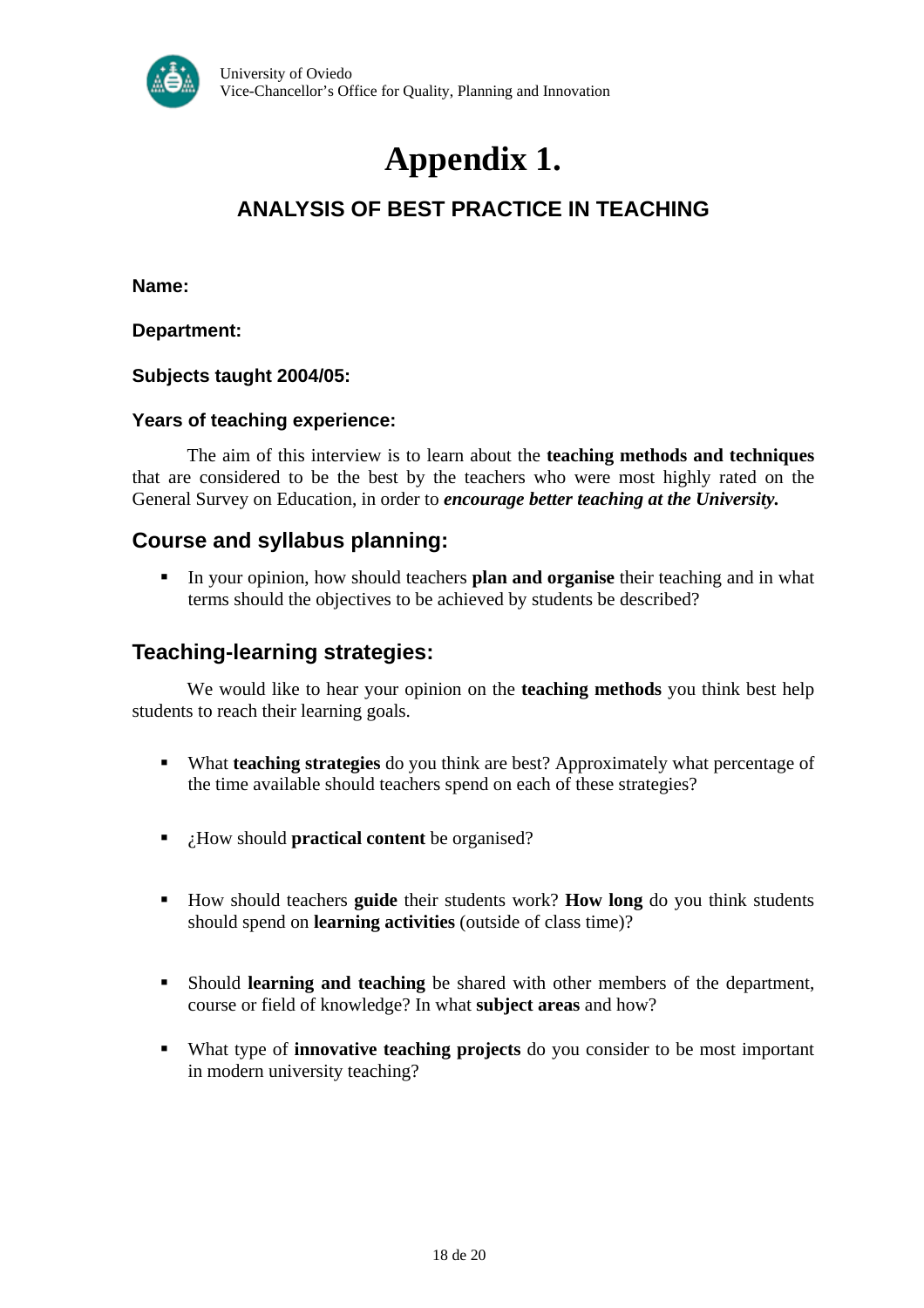

# **Motivation:**

This refers to teachers' **actions to boost student interest in learning**.

 Do you think that **students are motivated?** What should teachers do to **boost motivation**? Do you feel that students **perceive the relevance and usefulness of what they lear**n? How do you get them to realise this?

# **Teaching resources and realia:**

This refers to **things the teacher uses to facilitate student learning.** 

- In your opinion, what should be the most frequently used teaching resources in the University?
- What **teaching materials** should be used in class?
- In your opinion, how should **new technologies** be used in teaching? What about internet-based resources?

# **Assessment:**

- What **type or types of assessment should the University use** and how should we prepare to use it? Do you think we need to know **knowledge brought into the classroom by student before the course begins**?
- How should **students' work** be evaluated?
- How can **practicals** be assessed?
- What is the aim of **reviewing and going over exams**?